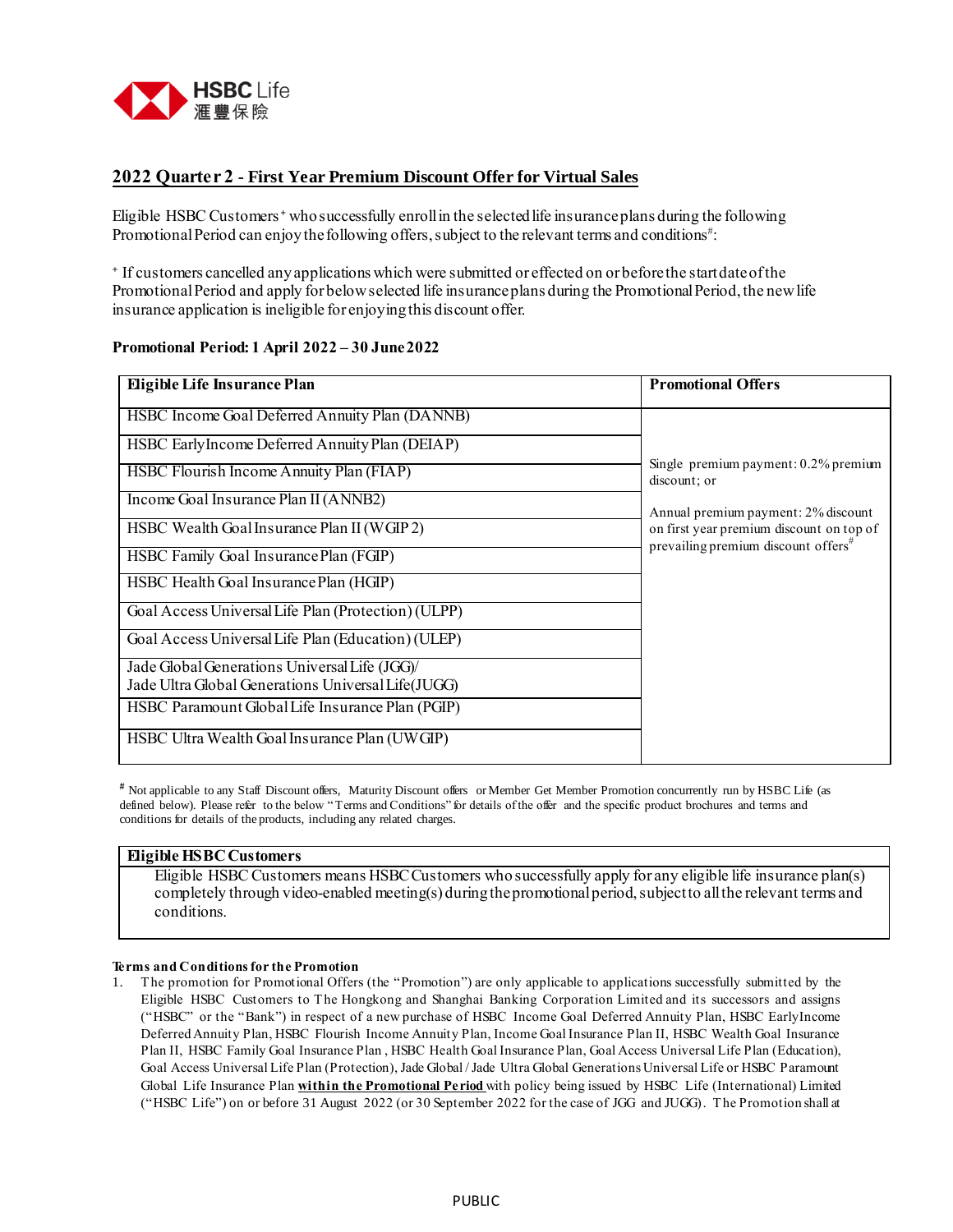

all times be subject to these Terms and Conditions.

- 2. Staff of HSBC Life or HSBC, its holding company and subsidiaries of such holding company who are eligible to be covered under the HSBC group medical insurance scheme for staff in Hong Kong who are Eligible HSBC Customers are also entitled to the Promotion.
- 3. If an Eligible HSBC Customer who is entitled to receive the Promotion is also entitled to other offer(s) under another concurrent promotion run by HSBC Life in the Hong Kong Special Administrative Region ("Hong Kong") in respect of the same type of designated product or service, such customer is only entitled to receive the offer of the highest value at HSBC Life's discretion.
- 4. This offer is a 2% first year premium discount or 0.2% single premium discount on top of prevailing premium discount (except any Staff Discount offers, Maturity Discount offers or Member Get Member Promotion concurrently run by HSBC Life) with both the 2% or 0.2% and prevailing premium discount calculated based on the original premium (e.g., tot al premium discount amount =  $((2\% \text{ or } 0.2\% + \text{ prevailing premium discount}) \times \text{first year premium or single premium})$ .
- 5. This offer can be used in conjunction with Special +1% Discount concurrently run by HSBC Life during the above Promotional Period.
- 6. Offers under the Promotion are not applicable to policies applied in a company's name.
- 7. The offers under the Promotion are not exchangeable for cash and are not transferable.
- 8. HSBC Life reserves the right to accept or reject any application for any plan based on the information provided by applicant as the potential policyholder and/or the potential life insured during the application.
- 9. For monetary disputes arising between HSBC and the Eligible HSBC Customer out of the selling process or processing of the related transaction, HSBC will enter into a Financial Dispute Resolution Scheme process with the Eligible HSBC Customer; however, any dispute over the contractual terms of the product should be resolved between HSBC Life and the Eligible HSBC Customer directly.
- 10. The Bank and HSBC Life reserve the right to change these Terms and Conditions at any time; and any of the offers may be withdrawn and/or terminated by the Bank and/or HSBC Life at their/its discretion without prior notice to the Eligible HSBC Customers or to anyone. The Bank and HSBC Life accept no liability for any such change, withdrawal and/or termination. The Bank and HSBC Life shall not be liable for any loss, damages, costs or expenses which may arise (directly or indirectly) from any change of these Terms and Conditions, or any exercise of the Bank or HSBC Life's discretion in respect of the Promotion.
- 11. All offers under the Promotion are provided subject to prevailing regulatory requirements.
- 12. No person other than the Eligible HSBC Customer, the Bank and HSBC Life will have any right under the Contracts (Rights of Third Parties) Ordinance to enforce or enjoy the benefit of any of the provisions of these Terms and Conditions.
- 13. In the event of dispute, the decision of the Bank and HSBC Life shall be final and conclusive.
- 14. Should there be any discrepancy between the English and Chinese versions of these Terms and Conditions, the English version shall prevail.
- 15. These Terms and Conditions are governed by and construed in accordance with the laws of Hong Kong.
- 16. Each of the Bank, HSBC Life and the Eligible HSBC Customer submits to the non-exclusive jurisdiction of the courts of Hong Kong but these Terms and Conditions may be enforced in the courts of any competent jurisdiction.

The life insurance plans are underwritten by HSBC Life, which is authorised and regulated by the Insurance Authority of Hong Kong to carry on long-term insurance business in Hong Kong and is incorporated in Bermuda with limited liability. HSBC Life will be responsible for providing your insurance coverage and handling claims under your insurance policy. The Bank is registered in accordance with the Insurance Ordinance (Cap. 41 of the Laws of Hong Kong) as an insurance agen cy of HSBC Life for the distribution of insurance products in Hong Kong. The above products are products of HSBC Life but not HSBC and they are intended only for sale in Hong Kong. For product details and related charges, please refer to the relevant brochures and policy or contact our HSBC branch staff.

Issued by The Hongkong and Shanghai Banking Corporation Limit ed and HSBC Life (International) Limited (incorporated in Bermuda with limited liability)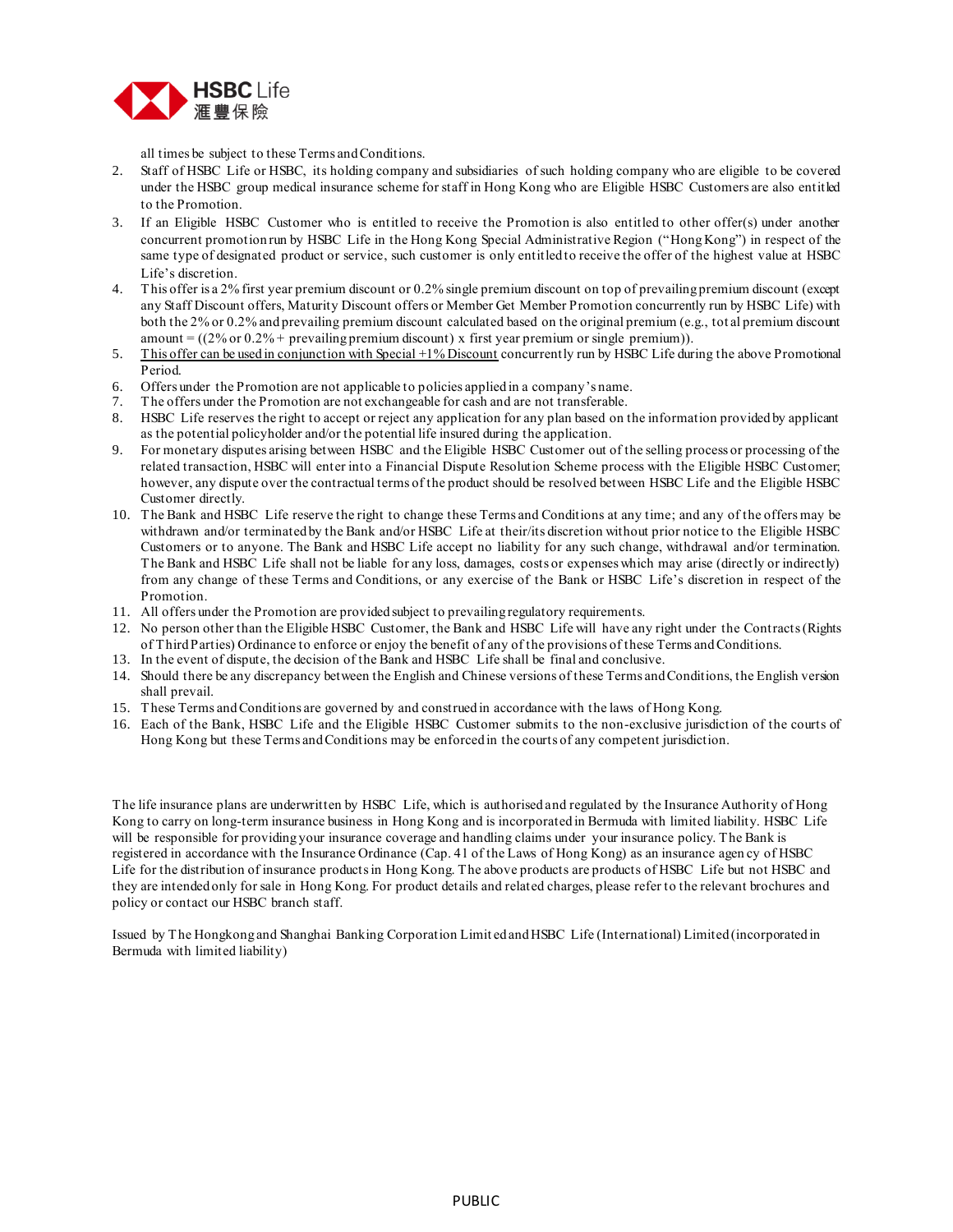

# **2022**年第**2**季 **–** 透過視頻會議投保之首年保費折扣優惠

合資格滙豐客戶**<sup>+</sup>**於以下推廣期間成功投保指定人壽保險計劃可享以下優惠,受相關條款及細則約束# :

**<sup>+</sup>** 如客戶取消任何於推廣期開始日或之前遞交/已生效的申請,並於推廣期間申請下列的指定人壽保險計 劃, 新的人壽保險計劃申請並不符合此保費折扣優惠的資格 。

# 推廣期: 2022 年 4 月 1 日至 2022 年 6 月 30 日

| 合資格人壽保險計劃         | 優惠:                      |
|-------------------|--------------------------|
| 滙豐聚富入息延期年金計劃      |                          |
| 滙豐盈達延期年金計劃        | 除任何現有保費折扣優惠外,可獲: 0.2%躉繳保 |
| 滙豐裕達年金計劃          | 費折扣優惠或: 2%首年保費折扣優惠#。     |
| 聚富入息保險計劃Ⅱ         |                          |
| 滙溢保險計劃 II         |                          |
| 滙盛人生保險計劃          |                          |
| 滙康保險計劃            |                          |
| 駿富教育萬用壽險計劃        |                          |
| 駿富保障萬用壽險計劃        |                          |
| 翡翠環球/翡翠尊尚環球世代萬用壽險 |                          |
| 滙瓏環球壽險計劃          |                          |
| 滙溢尊尚保險計劃          |                          |

#不適用於任何同時由滙豐保險(見下述定義)所提供的員工保費折扣優惠、期滿保費折扣優惠或客戶推薦推 廣活動。優惠詳情請參閱以下條款及細則及指定產品的及宣傳冊子及保單條款及細則,包括任何有關收 費。

# 合資格滙豐客戶

受本文所有條款約束,合資格滙豐客戶指於推廣期內通過視頻會議成功完成任何上述合資格人壽保險計劃申請 的滙豐客戶。

# 條款及細則

- 1. 是次優惠推廣活動之優惠(「優惠」)只適用合資格滙豐客戶於**上述推廣期間**成功遞交上述合資格人壽 保險計劃申請至香港上海滙豐銀行有限公司及其繼承人及受讓人(「滙豐」或「本行」),同時其保單於 2022 年 8 月 31 日或之前成功由滙豐人壽保險(國際)有限公司(「滙豐保險」)批核發出(如保單為「翡 翠環球世代萬用壽險」/「翡翠尊尚環球世代萬用壽險」,則批核發出期限為 2022 年 9月 30日)。本推廣 優惠受此等條款及細則約束。
- 2. 滙豐保險或滙豐(及其控股公司及該控股公司之子公司並且有資格享有滙豐集團之醫療保險計劃)之員 工需同時為合資格滙豐客戶才可享有此優惠。
- 3. 若合資格客戶同時享有以上優惠及滙豐保險於香港特別行政區(「香港」)所提供適用於同一類別產品/服 務的其他優惠,滙豐保險保留權利,只向該客戶提供價值最高的一項優惠。
- 4. 本優惠將提供除任何現有保費折扣優惠外,2%首年保費折扣優惠或 0.2%躉繳保費折扣優惠,而該 2% 首年保費折扣優惠或 0.2%躉繳保費折扣優惠及現有保費折扣優惠將基於原保費計算(例:總保費折扣 =